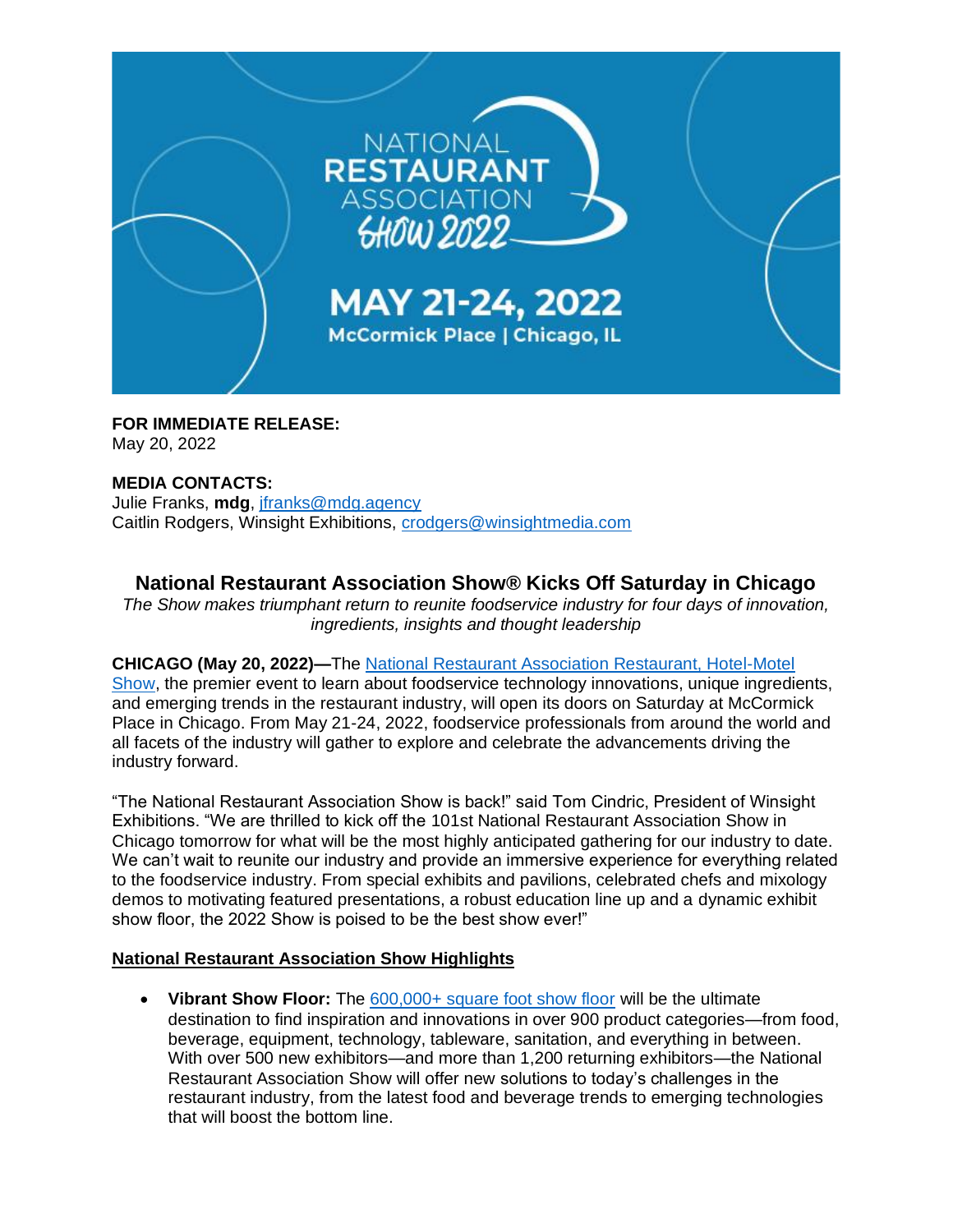- **A Firsthand Look at the Latest Innovations:** The largest [Kitchen Innovations](https://www.nationalrestaurantshow.com/why-attend/special-exhibits-pavilions/kitchen-innovations-showroom)  [Showroom](https://www.nationalrestaurantshow.com/why-attend/special-exhibits-pavilions/kitchen-innovations-showroom) in the event's 100+ year history will feature equipment with a focus on automation, efficiency, safety improvements, sustainability, waste solutions, and more. Fireside Chats will lead into curated tours of the Showroom on Sunday and Monday. The Show will also feature three years' worth of [FABI](https://www.nationalrestaurantshow.com/show-features/FABI) award-winning items on the Show floor, complete with sampling opportunities and an education session that offers expert perspectives on how groundbreaking products are transforming the food and beverage landscape.
- **Celebrated Chefs and Master Mixologists:** Attendees will have the opportunity to see the [chefs, culinary leaders, mixologists and beverage experts](https://www.nationalrestaurantshow.com/why-attend/celebrated-chef-mixology-demos) as they demonstrate techniques, discuss the industry's biggest issues, and show off the latest trends and innovations in food and beverage. This year, attendees experience the debut of two new features on the Show floor[—The Culinary Experience](https://directory.nationalrestaurantshow.com/8_0/sessions/?&_ga=2.139155827.1712650811.1652717705-1556298142.1638997603#/searchtype/sessionlocations/search/The%20Culinary%20Experience%20%E2%80%93%20Lakeside%20Center%20%E2%80%93%2010448/show/all) and [The Beverage Room—](https://directory.nationalrestaurantshow.com/8_0/sessions/?&_ga=2.139155827.1712650811.1652717705-1556298142.1638997603#/searchtype/sessionlocations/search/The%20Beverage%20Room%20Stage%20-%20Lakeside%20Center%20-%2011430%20/show/all)where celebrated chefs and master mixologists will demonstrate their techniques and showcase their craft to keep menus and beverage programs on the cutting edge.
- **Innovative Thinkers:** Hear from Seven Seven Six Founder & Reddit Co-Founder [Alexis](https://www.nationalrestaurantshow.com/featured-sessions)  [Ohanian](https://www.nationalrestaurantshow.com/featured-sessions) as he sheds new light on how creating and embracing disruption can amplify growth and produce positive transformations. Moderated by Starr Marcello of the University of Chicago Booth School of Business, this conversation will address disruptions—including crypto currency, web 3.0 and historic social and cultural shifts that are changing the future of business and how they will translate to the foodservice industry.
- **A Robust Education Lineup:** The [2022 education program](https://www.nationalrestaurantshow.com/education-sessions-and-speakers) features an array of sessions, deep-dive workshops and live demos designed to provide forward-looking insights, new perspectives and strategies to facilitate growth. With nearly 100 sessions covering seven education tracks—Culinary Insights, Operations Solutions, Technology Strategies, The New Consumer, Trends in Adult Beverage, Wellness, and Workforce Recruitment and Development— attendees will hear from thought leaders who are helping to reimagine foodservice and build the future of the industry.

This year, the National Restaurant Association Show is supporting the ongoing humanitarian efforts of **World Central Kitchen's Chefs For Ukraine** program. The Show has set a goal to raise \$50,000 to support the efforts of providing fresh meals to Ukrainian families. Those able can support the Chefs For Ukraine campaign by donating here: [donate.wck.org/2022restaurantshow.](https://donate.wck.org/2022restaurantshow)

The National Restaurant Association Show brings together more restaurant and hospitality buyers and equipment manufacturers than any other industry event. [The Show To Go mobile](https://restaurant22.mobile.mapyourshow.com/%20?utm_source=email&utm_medium=knowb4ugo-20220516-CTA&utm_campaign=reg-sprint-4&mkt_tok=NTYxLVpOUC04OTcAAAGEbIVQVCZX3GmvBEcv89oqoDaq5X9UE41zXirnbWuwVV2icjA-WR6aYhyQM_-Qb8a0JnUg0qmnLjx8Q2z8YpemVk42IjbiOz3yxo2-rqO0kgPqZZ0)  [app](https://restaurant22.mobile.mapyourshow.com/%20?utm_source=email&utm_medium=knowb4ugo-20220516-CTA&utm_campaign=reg-sprint-4&mkt_tok=NTYxLVpOUC04OTcAAAGEbIVQVCZX3GmvBEcv89oqoDaq5X9UE41zXirnbWuwVV2icjA-WR6aYhyQM_-Qb8a0JnUg0qmnLjx8Q2z8YpemVk42IjbiOz3yxo2-rqO0kgPqZZ0) is now available for download on both Apple and Android devices. This new app has everything attendees need to navigate the 2022 Show, including a full floor plan, a complete list of education sessions, an exhibitor directory, transportation information and so much more.

For more information and to register, visit [nationalrestaurantshow.com.](https://www.nationalrestaurantshow.com/) Press interested in covering the Show can request a press badge [here.](https://registration.experientevent.com/ShowNRA221/flow/PRESS?_ga=2.108516290.1712650811.1652717705-1556298142.1638997603#!/registrant//Demographic3/)

Connect with the Show online on [Twitter,](https://twitter.com/NatlRestShow) [Facebook,](https://www.facebook.com/NationalRestaurantShow) [Instagram](https://www.instagram.com/nationalrestaurantshow) and [LinkedIn.](https://www.linkedin.com/showcase/nationalrestaurantassocationshow)